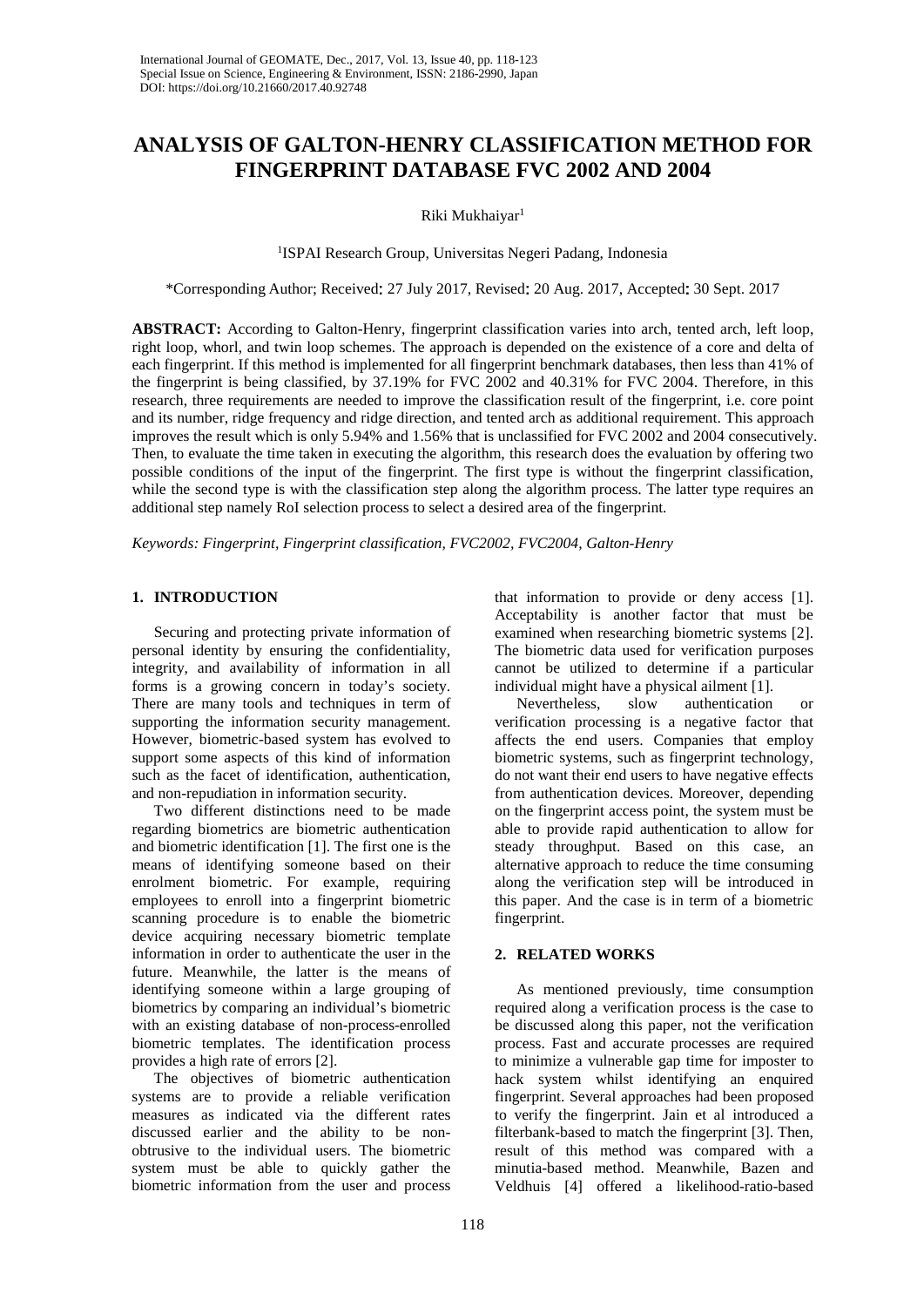approach for the verification. In their approach, the likelihood ratio of the feature of the fingerprint was optimized to find out the average error rates.

In this paper, an alternative method is offered to determine the time consumption along the verification process by considering a classification step along the whole process. The classification step will reduce the coverage data when the verification process scans the database. The two previous reference methods used all their fingerprint data in the database to find out the truth of the fingerprint owner. However, the classification process will create a classification database to reduce the number of the fingerprint data determined along the verification process.

Many previous researchers had introduced their method to classify the fingerprint. For example, Ezin in 2010 proposed an artificial intelligent procedure to classify the fingerprint in database [5]. The artificial intelligent, known as well as an artificial neural network, uses a brain working philosophy to analyze and recognize the need of a system. Based on it, its implementation could be applied into many areas [6].

# **3. PROPOSED METHOD**

Fingerprint classification is needed to support the idea to reduce the time consuming in the verification step. In this authentication process, a queried fingerprint is compared with all fingerprints in the database i.e. FVC2002, FVC2004, and BRC [7], [8], [9]. If the database is huge, this step becomes "bottleneck" in terms of speed complexity. This condition is not accepted in a busy online application such as bank, office, and security. Therefore, the classification step helps the verifying systems to reduce the number of fingerprint to be verified.

The uncommon distribution of fingerprint classes based on human interpretation can make the classification process of the fingerprint less efficient [2]. Instead of combining the fingerprint based on its visual appearance to generated more classes such as tented, arc tented, right loop, left loop, and whorl; a classification scheme which is basically can be implemented in a long term as result of different impression from the same fingerprint, will consistently distributed to the same classes. However, there are fingerprints which its classes are always been different although they are located near the classification line by less determining the quality of its database. In the end, these fingerprints are misclassified since the vary impressions over the same fingerprints. To solve this issue, the fingerprints are not being pre-classified, yet they are associated with vectors of numerical features. Besides, the classes formed will be given a query fingerprint by

regaining part of fingerprint that has feature of vectors in the database in which the database has proximity with the query fingerprint. This approach is also called continuous classification [10], [11], [12]. Field orientation that is commonly used in building the vectors of numerical features containing local orientations [13], [14], [15], [16]. Besides that, the average range of the fingerprint is also used as an assistance feature in certain researches [11], [17].

## **4. RESULTS AND DISCUSSIONS**

## **4.1. Results**

The classification process is conducted by implementing fingerprint classes proposed by Henry-Galton. There are six different classes used in Henry-Galton classification scheme i.e. arch, tented arch, left loop, right loop, whorl, and twin loop whorl. All these categorize are classified based on the appearance of core and delta of each fingerprint.

However, if this approach is used for all the benchmark databases, then less than 41% of the fingerprints have the possibility to be classified because not all of the fingerprint images have tented arch (TA). For example, in BRC DBI-Test database, there are only 21.55% of the 1480 fingerprint images with TA. Meanwhile, FVC2002 database and FVC2004database, have just 37.19% and 40.31% fingerprint images, respectively. Therefore, in this fingerprint classification image process, there are three requirements i.e. core point and its number, ridge frequency, and ridge direction whilst TA is just as an additional requirement.

In this experiment, for FVC2002, of 320 fingerprint images, only 51.25% of them are classified. Meanwhile, 5.94% is unclassified because several causes like no/unidentified-core, no/unidentified-TA, and un-clear ridge/valley. Still, 35.94% of the input fingerprints are indicated likely as a left/right loop classes and 1.25% of them are judged as a false classification. This false classification happens because the fingerprints do not have some needed criterions. For instance, some fingerprints do not have either core or TA, so then it is difficult to identify the fingerprint either as left/right loop- and tented arch- classes. In another case, several fingerprints have uncertain number of core point. Thus, it is classified just as whorl class and not twin loop whorl. Lastly, short ridge-line after the core and false-core identification can obtain a false classification as well for all classes. Especially for likely left/right loop classes, this decision is based on core position and upper- and lower-ridge furrow form and direction as following pictures.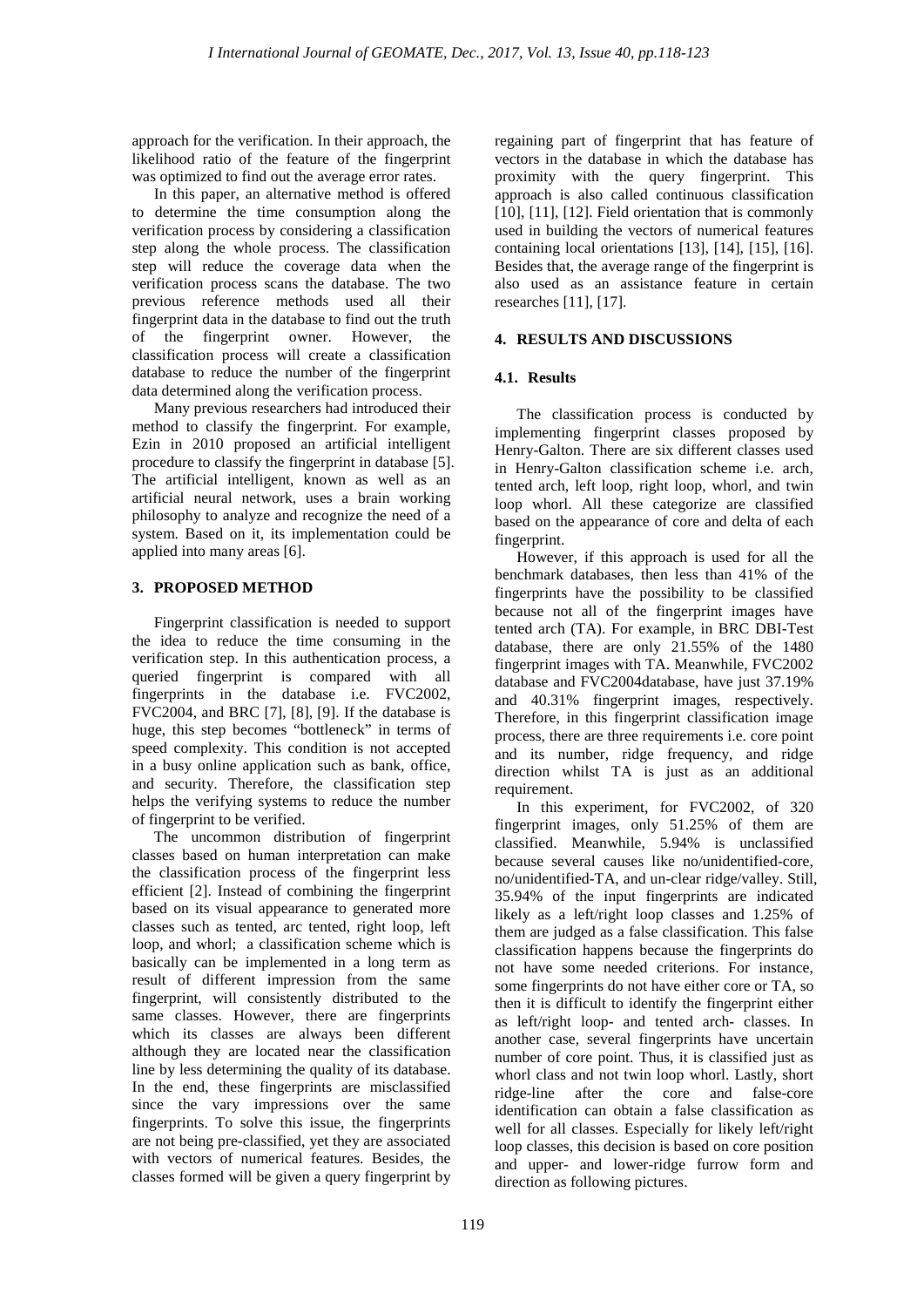The Fig. 1.shows how a fingerprint without TA is indicated as either left/right loop classes fingerprint. In the above fingerprint, by using left up-angle as a predicted core-point and the pattern of ridge furrows are shown by red and blue arrows, accordingly. The ridge pattern shown by red arrow is straight and to the right side whilst the other side shown by blue arrow is a curved line and to the left side, so then this fingerprint is likely to be a right loop class fingerprint, and vice versa.



Fig. 1 Ridge-Orientation for Classification Direction

Furthermore, for FVC2004, as shown in Table 1, the percentage of the classified fingerprint is slightly higher than FVC2002. The reason is because the fingerprint input size in FVC2004 is bigger, so that fingerprint details like core and TA are covered well rather than in FVC2002. Yet, since the acquisition quality of FVC2004 is lower than 2002, so then the percentage of false classification in FVC2004 is higher than in FVC2002.

|           | Table 1. The comparison result of three different |  |  |
|-----------|---------------------------------------------------|--|--|
| databases |                                                   |  |  |

| No. | Classification       | <b>FVC2002</b> | <b>FVC2004</b> |  |
|-----|----------------------|----------------|----------------|--|
|     | Decision             | in percent     |                |  |
|     | Classified           | 51.25          | 59.06          |  |
| 2.  | Unclassified         | 5.94           | 1.56           |  |
| 3.  | Indicated as         | 41.56          | 35.94          |  |
|     | left/right loop      |                |                |  |
|     | False classification | 1.25           |                |  |

However, in this database, it is found four new fingerprint types as follows.



Fig. 2 Indicated as a new type of fingerprint

The fingerprint classification process is influenced by the quality and the feature covered region of the fingerprint. If the fingerprint acquisition gives a good quality image or at least image enhancement step improve the quality well, the detailed information required to classify the fingerprint is available, as well as for the covered region. Moreover, to improve the number of a classified fingerprint, the use of tented arch (TA) as a requirement can be maximized by using another approach: ridge frequency and ridge direction whilst TA is just as an additional requirement.

The second thing to be evaluated is duration needed to execute the proposed algorithm. Time consuming is a concerning issue to be determined since there are two different algorithm of the fingerprints adapted in its verification process i.e. without and with classification. Furthermore, the total times of each combination are compared to see which combination is better. The approach has been tested by using Intel Core i5-2430M CPU@2.40GHz; 4.00 GB installed RAM; and MATLAB version 7.10.0 (R2010a).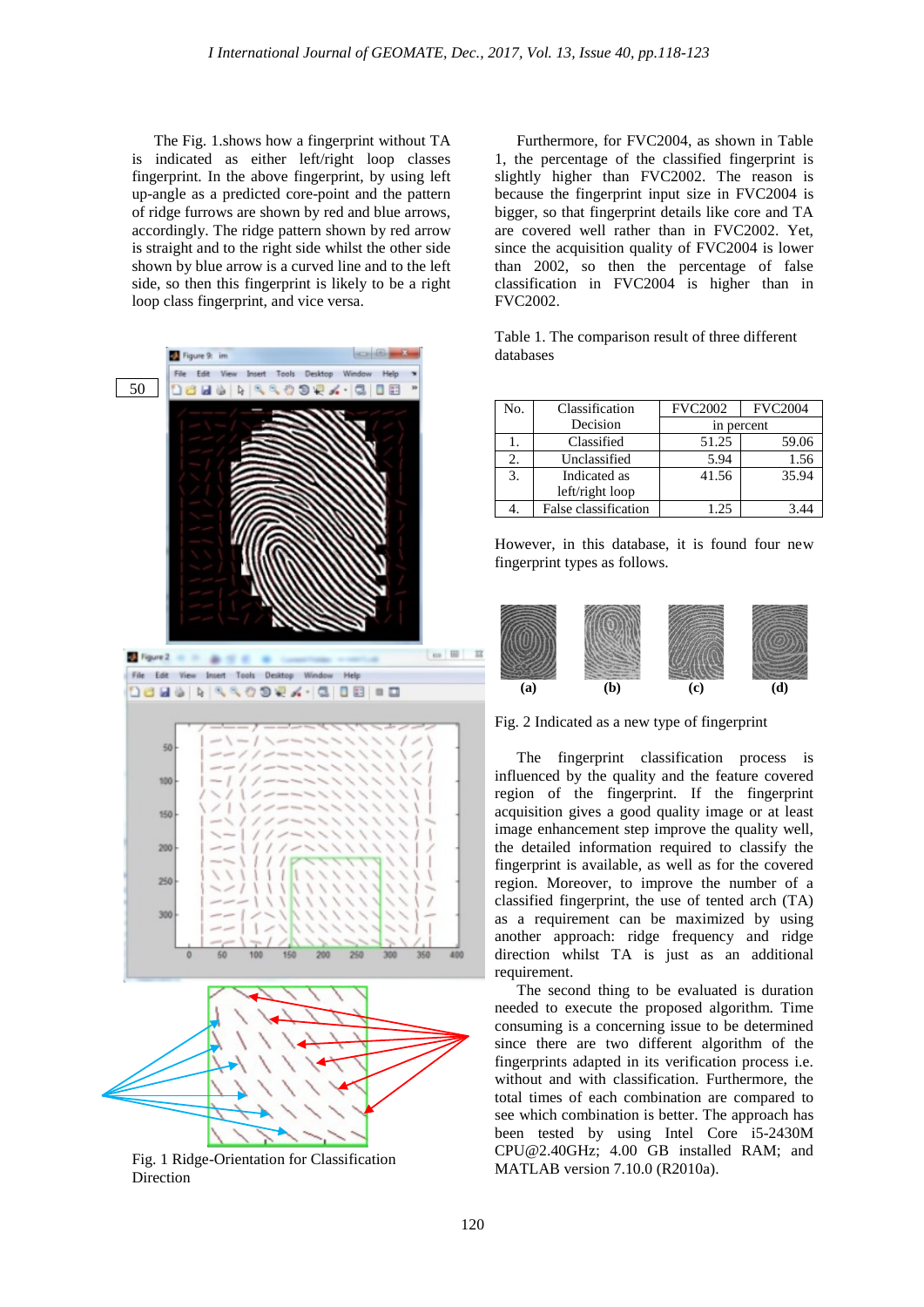Table below illustrates time taken by system to execute all steps of the research. From each table, the comparison among different sub-databases in the same database is shown to provide the different percentage.

Table 2. Time Needed for Database FVC 2002 and FVC 2004 (in second)

| No | Data            | <b>FVC2002</b> |          | <b>FVC2004</b> |          |
|----|-----------------|----------------|----------|----------------|----------|
|    | bases           | w/out          | w/       | w/out          | W/       |
|    |                 | Classifi       | Classifi | Classifi       | Classifi |
|    |                 | cation         | cation   | cation         | cation   |
|    | DB1             | 0.7269         | 0.5048   | 0.6966         | 0.4829   |
| 2. | D <sub>B2</sub> | 0.7592         | 0.5255   | 0.6820         | 0.4725   |
| 3. | DB <sub>3</sub> | 0.6941         | 0.4811   | 0.6878         | 0.4772   |
| 4. | D <sub>B4</sub> | 0.6855         | 0.4751   | 0.7009         | 0.4860   |

#### **4.2. Discussions**

For databases FVC2002 and FVC2004, the performances of one fingerprint are examined against seven variant of itself and 72 variant from the other fingerprints. Totally, this research exploits 576 type of fingerprint. Based on the result showed previously, several observations can be highlighted as follows.

The performance of a biometric system cannot be separated from the verification process. This stage becomes important because it aims to check the authenticity of a fingerprint. So then the system can decide which input of fingerprint should be either accepted (genuine) or rejected (impostor). However, it has become commonplace in the verification step that not all the accepted or rejected fingerprints are true genuine and true impostor. These conditions are known as false genuine and false impostor. False genuine and impostor would create a problem if its rates (EER) are huge. Hence, fingerprint with the lowest EER has a chance to become a better fingerprint in the database. However, EER is not the only requirement to acknowledge of which fingerprint has a better error rate. In this research, threshold value is also determined as a parameter to know which fingerprint in the same database has the lowest error rate. The reason is because threshold value would show an excuse level for the authentication system to decide the authenticity of the fingerprint.

Finding an error rate for each fingerprint in the database is required to discover the characteristic of the database after imposed by the proposed algorithm. The lowest level of the error rate for databases FVC2002 and FVC2004 is in 0.063. Meanwhile, the highest EER and the threshold of each EER could be dissimilar. In term of the threshold score, the highest score would represent a better condition of the fingerprint. If a fingerprint has a high threshold score, it means that the enquired fingerprint would be recognized by the system as an authorized fingerprint even with a high qualification matching score. However, the threshold rate does not become a prior regulation to decide which fingerprint has a better error rate but EER with the lowest score does. For example, in database FVC2002DB2, fingerprint 4 has a better error rate with 0.063 EER score and 0.475 threshold score; compared with the other fingerprints. Notwithstanding, fingerprint 108 has the highest threshold score i.e. 0.525. Similarly with fingerprint 107 in database FVC2002DB3, this fingerprint has a better error rate with 0.063 EER score and 0.375 threshold score. Besides, fingerprint 108 has 0.525 threshold score which is 40% higher than fingerprint 107.



Fig. 3 Classification and EER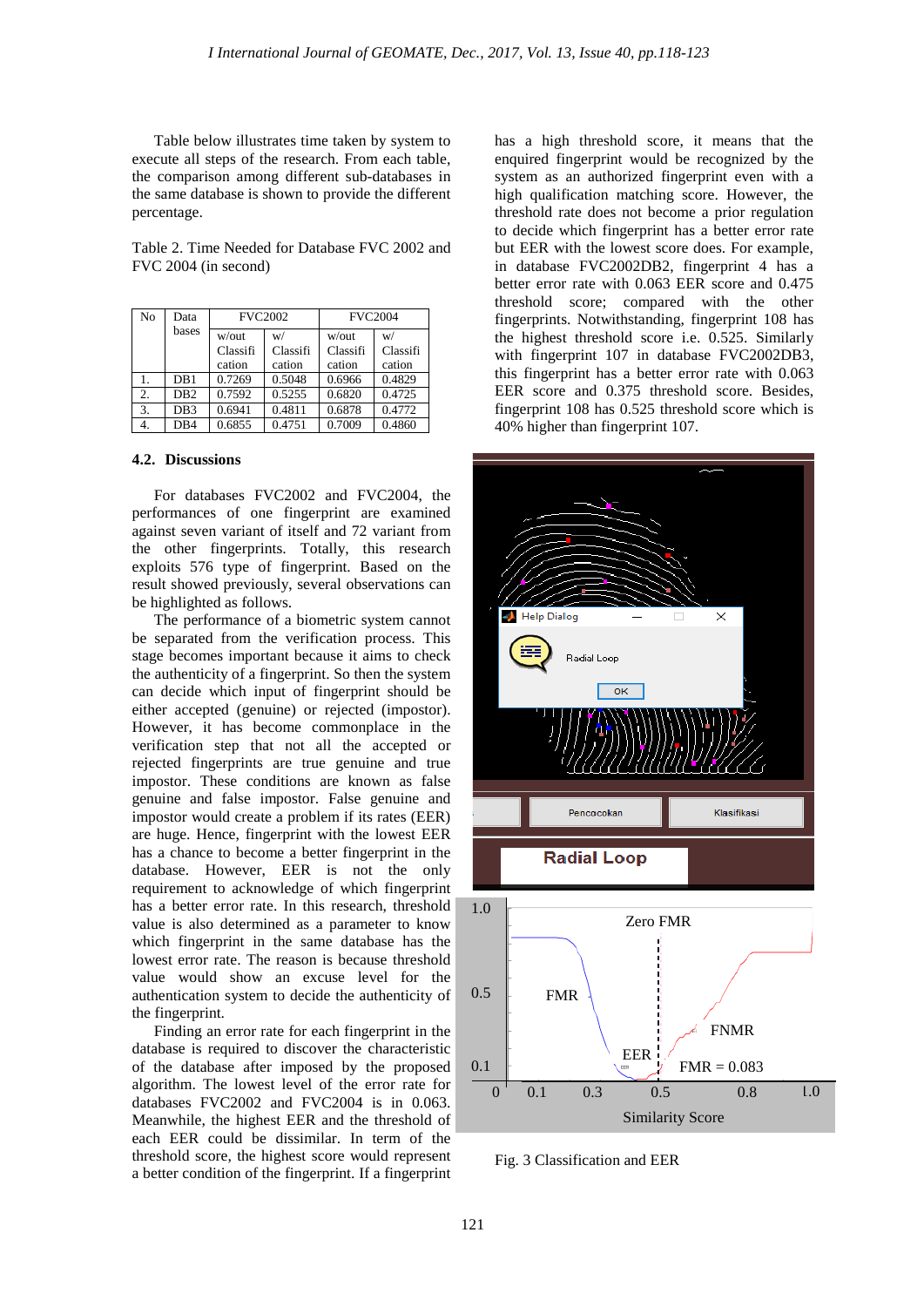Obviously, databases FVC2002 (DB1, DB2, DB3, DB4) and FVC2004 (DB1, DB2, DB3, DB4) use a different scanner to obtain the fingerprint. Based on the EER score; the threshold score; and the type of scanner used to acquire the fingerprint, it is obvious that the clarity of the input of fingerprint plays an important role to minimize the error rate. In other word, the quality of the fingerprint influences how many fingerprints would be classified as a genuine owner of as an impostor and how minimum the error rate is. For example, the highest threshold score for databases FVC2002DB1; DB2; DB3; DB4, FVC2004DB1; DB2; DB3; DB4, are 0.475, 0.525, 0.525, 0.425, 0.525, 0.175, 0.275, and 0.375, respectively. Referring to these score, it can be seen that the score for FVC2002 databases have a better rate than the other databases since their fingerprints have a better quality of images.

In order to evaluate the time taken in executing the algorithm, this research does the evaluation by offering two possible conditions of the input of the fingerprint. The first type is without the fingerprint classification, while the second type is with the classification step along the algorithm process. The latter type requires an additional step namely RoI selection process to select a desired area of the fingerprint. It is obvious that an augmented step would require an additional time taken to complete the algorithm. However, in this research, the size of the input of fingerprint plays an important role to reduce the time consuming. However, the additional step of the process does not affect the total time taken along the execution.

#### **5. CONCLUSIONS**

In the fingerprint classification of image process, there are three requirements i.e. core point and its number, ridge frequency, and ridge direction whilst TA is just as an additional requirement. In this paper, for FVC2002 database, out of 320 fingerprint images, only 51.25% of them are classified. Meanwhile, 5.94% of them are unclassified because several causes like no/unidentified-core, no/unidentified-TA, and unclear ridge/valley. Furthermore, for FVC2004, the percentage of the classified fingerprint is slightly higher than FVC2002. The reason is because the fingerprint input size in FVC2004 is bigger, so that fingerprint details like core and TA are covered well rather than in FVC2002. Yet, since the acquisition quality of FVC2004 is lower than 2002, so then the percentage of false classification in FVC2004 is higher than in FVC2002. Moreover, to improve the number of a classified fingerprint, the use of tented arch (TA) as a requirement can be maximized by using another approach: ridge

frequency and ridge direction whilst TA is just as an additional requirement.

In term of to evaluate the time taken in executing the algorithm, this research does the evaluation by offering two possible types of the input of the fingerprint. The first type is just by using the original fingerprint as an input. Meanwhile, the second type is by selecting a particular area of the original fingerprint to reduce an unneeded feature captured along the algorithm process. The latter type requires an additional step namely RoI selection process to select a desired area of the fingerprint. It is obvious that an augmented step would require an additional time taken to complete the algorithm. However, in this research, the size of the input of fingerprint plays an important role to reduce the time consuming. The additional step of the process does not affect the total time taken during the execution.

#### **6. REFERENCES**

- [1] R. Mukhaiyar, S.S. Dlay, and W. L. Woo, Cancellable Biometric using Matrix Approaches, Newcastle University, UK, Thesis, pp. 10–17, 2015.
- [2] R. Mukhaiyar, S.S. Dlay, and W. L. Woo, "Alternative Approach in Generating Cancellable Fingerprint by using Matrices," in Proceeding of 56<sup>th</sup> International Symposium of ELMAR, Zadar: Croatia, pp. 1–4, 2014.
- [3] A. K. Jain, S. Prabhakar, L. Hong, and S. Pankanti, "Filterbank-Based Fingerprint Matching," IEEE Transaction on Image Processing, Vol. 9, No. 5, pp. 846-859, May 2000.
- [4] A. M. Bazen and R. N. J. Veldhuis, "Likelihood-Ratio-Based Biometric Verification," IEEE Transactions on Circuits and System for Video Technology, Vol. 14, No. 1, pp. 86-94, January 2004.
- [5] E. C. Ezin, "Pyramidal Structure Algorithm for Fingerprint Classification Based on Artificial Neural Network," Journal of Advanced Computational Intelligence and Intelligent Informatics, Vol.14, pp. 63, 2010.
- [6] R. Mukhaiyar, "The Comparation of Back Propagation Method and Kohon Method for Gas Identification," International Journal of GEOMATE, Vol.12, pp. 97-103, 2017.
- [7] [http://bias.csr.unibo.it/fvc2002/databases.asp.](http://bias.csr.unibo.it/fvc2002/databases.asp)
- [8] [http://bias.csr.unibo.it/fvc2004/databases.asp.](http://bias.csr.unibo.it/fvc2004/databases.asp)
- [9] Biometrics Research Center, Department of Computin[g,The Hong Kong Polytechnic](http://mla.sdu.edu.cn/www.comp.polyu.edu.hk/%7Ebiometrics)  [University,](http://mla.sdu.edu.cn/www.comp.polyu.edu.hk/%7Ebiometrics) [cslzhang@comp.polyu.edu.hk.](mailto:cslzhang@comp.polyu.edu.hk)
- [10]R.M. Bolle, J.H. Connell, and N.K. Ratha, "Biometric Perils and Patches," Pattern Recognition, Vol. 35, No. 12, pp. 2727-2738, 2002.